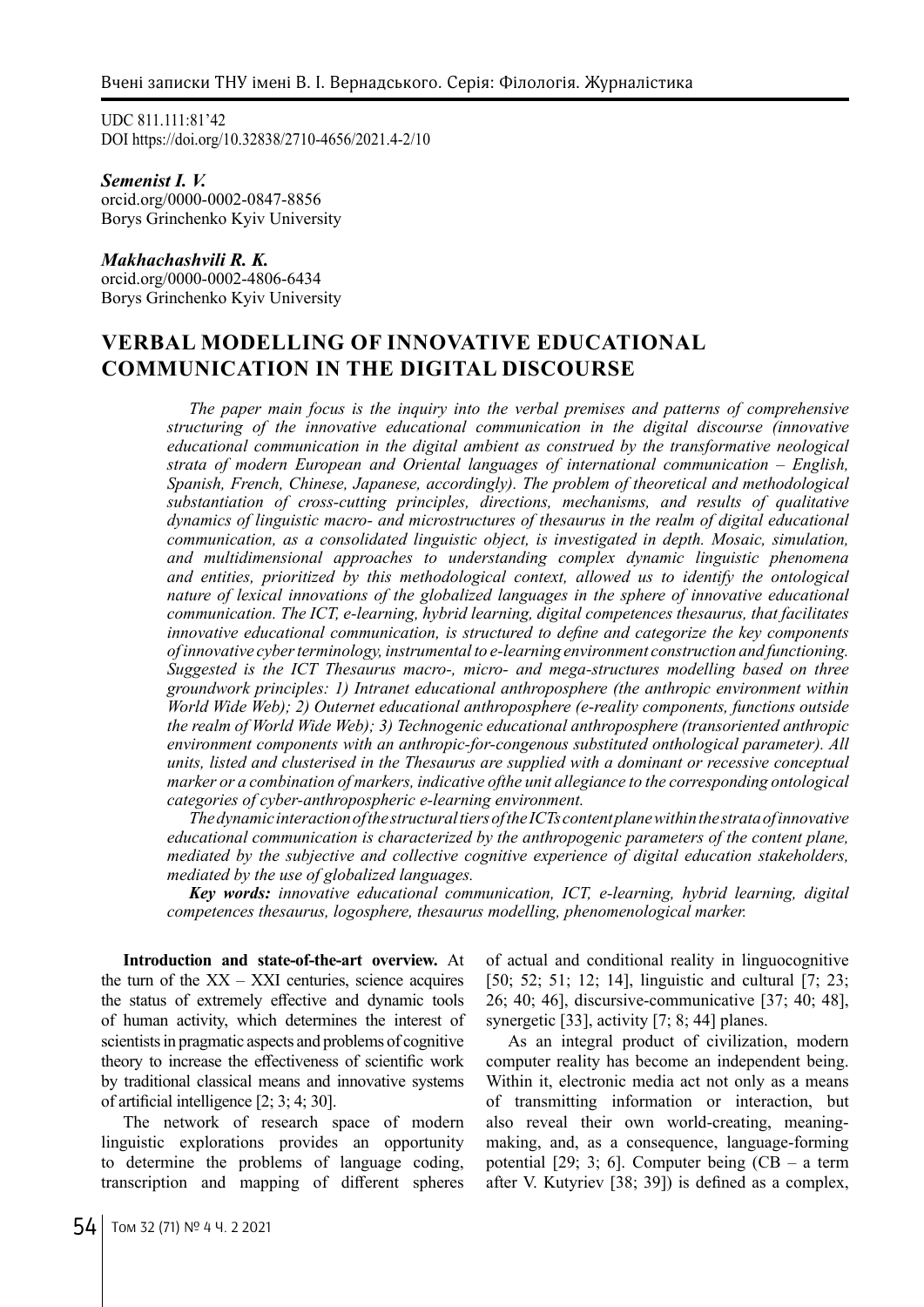multidimensional sphere of synthesis of reality, human experience, and activity, mediated by the latest digital and information technologies; it is the object of study of a wide range of humanities.

In philosophy, computer being is interpreted as a special type of substance – material and ideal reality in the aggregate of all forms of its development  $[4; 18; 29]$ ; in anthropology – as an environment for the implementation of "post-humanistic" tendencies of anthropogenesis [7; 5; 8; 45]; in psychology – as a psychosomatic and emotional plane [20; 25]; in culturology – as a sphere of spiritual experience  $[17; 11; 9; 24]$ , in sociology – as a system of multilevel, multidirectional social relations [1; 10; 32].

The linguistic aspect of the study of computer being at the turn of the century is determined by objective historical and geopolitical preconditions: cyberization, globalization, informatization of world society, Americanization of world culture, due to which modern English, mostly its American variety, is a priority linguistic and communicative environment of the primary language coding of elements of computer being and its mapping [15; 16], exported to globalized languages across the world.

The problem of theoretical and methodological substantiation of cross-cutting principles, directions, mechanisms and results of qualitative dynamics of linguistic macro- and microstructures of vocabulary in the realm of computer being, as a consolidated linguistic object, is still waiting to be studied. Consideration of this issue requires the involvement of the phenomenological perspective of the study of complex linguistic objects, given the definition of the main task of phenomenological epistemology – knowledge of the full system of facts of consciousness [43], constituting the objective world [30; 31; 21].

**Objective.** The paper overall **objective** is the inquiry into the verbal premises and patterns of comprehensive structuring of the *innovative educational communication in the digital discourse* (generally understood as educational commuication in the digital ambient as construed by the transformative innivative (neological) strata of modern European and Oriental languages of international communication – English, Spanish, French, Chinese, Japanese, accordingly, and facilitated by innovative digital media and communicative formats).

**Main findings.** The main hypothesis of the study is that the typological characteristics of innovative ICT, e-learning, HYBRID LEARNING, digital competences thesaurus as a macro-object of a phenomenological investigation determine the specificity of static configuration and dynamic interaction of formal and substantive constituents of its microstructure. 3157 of speech and linguistic units – innovations that relate to multi-substrat areas, objects and phenomena of computer being – in usage serve as research empirical database, selected by canvas sampling out of conventional lexicographic sources, specificized registers of lexicographic innovations of electronic format and English periodicals of the timespan from 2019 to 2021. Within the outlined methodological dimension, the "phenomenological" language unit is defined as its codifying ability to record the results of cognitive experience and manifestation (the term after V. Babushkin, [24]) in it the substantive characteristics of cognizable objects and phenomena. .

The linguistic adaptation of the phenomenological approach to the theoretical and methodological understanding of the dynamics of the vocabulary of modern European and Oriental languages in computer life is based on the concept of the logosphere, synthetically understood as: 1) elements of different spheres of life [41]; 2) the zone of integration of thought-speech continuums (linguo) of cultures [27; 28].

The turn of the XX–XXI centuries is determined by a significant acceleration of the enrichment of the vocabulary of modern natural languages [15; 55; 33; 48; 52], which determines the need for holistic linguistic research of innovative industries.

Such a study of the vocabulary replenishment of modern European and Oriental languages corresponds to a new integrative direction – phenomenological neolinguistics. The global innovative logosphere of computer being, a component of the international language logosphere, is considered as a plurality of verbal innovations, which are phenomenological correlates of the elements of computer being. Phenomenological neolinguistics provides the researcher with the innovative logosphere of computer existence with the functional integrative methodology and analysis procedures, the application of which allows comprehensive coverage of the relationship between the principles of ultra-dense verbalization of this dimension of reality and mechanisms of neologization, nomination, language reference.

The proposed linguophenomenological approach to the study of the object of study helps to solve the scientific problem of holistic modeling of processes and results of replenishment of the vocabulary of the highly dynamic system of modern languages in general and its individual areas at the turn of XX–XXI centuries.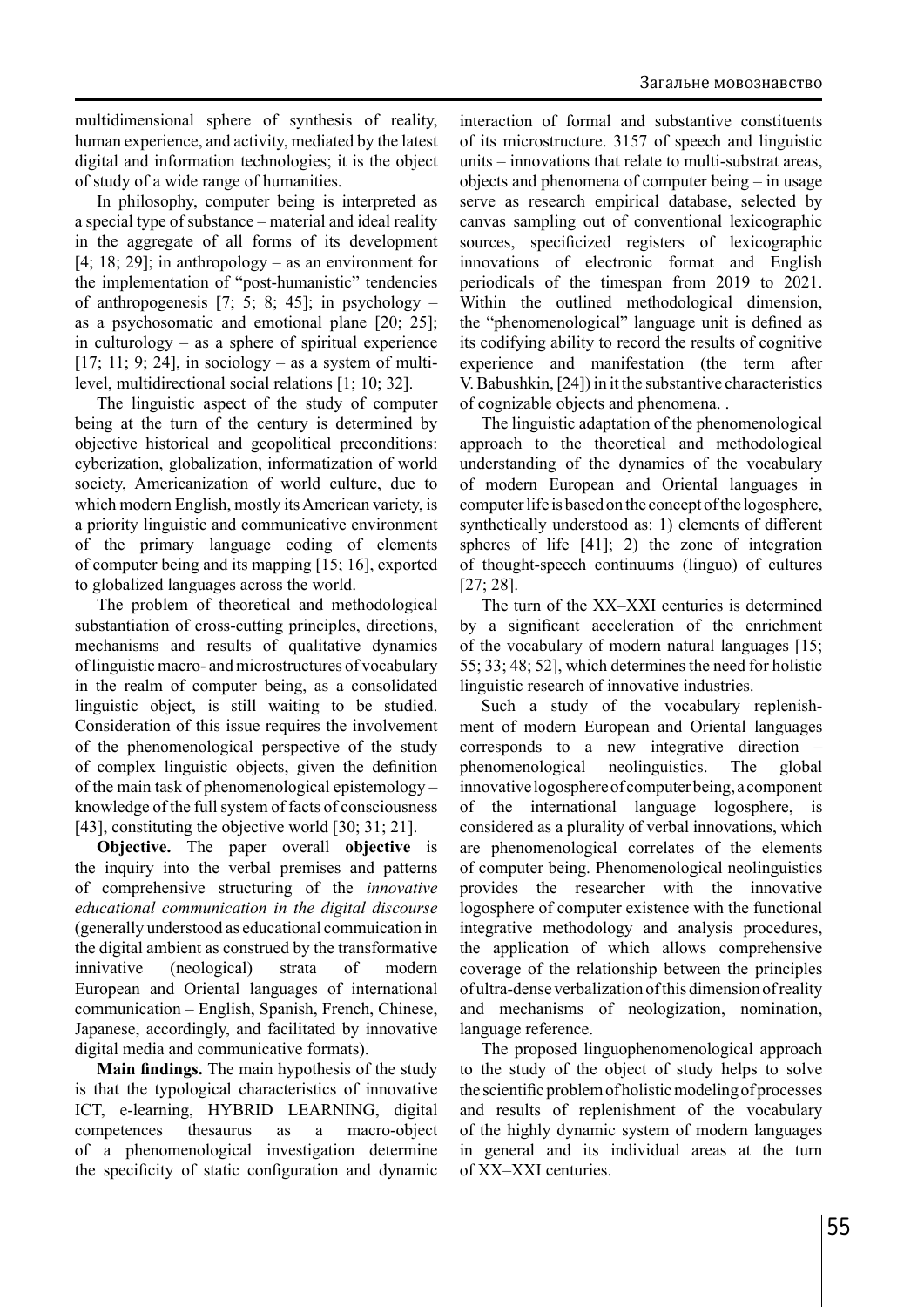The object sphere of phenomenological neolinguistics consists of elements of the logosphere (in particular, the linguistic innovative logosphere of computer existence) in the priority determinative dialectical interaction with the constructs of existence – space, time, substance, phenomenon, essence – corresponding to the object field "ontological neolinguistics"; constructs of knowledge/cognition – episteme, concept, concept – corresponding to the object field "epistemological neolinguistics", and constructs of human consciousness/self-consciousness – identification, identity, individuality – corresponding to the object field "anthropological neolinguistics".

This inquiry is based on the initial position on the phenomenological nature of computer lexical innovations of modern European and Oriental languages (namely, the ability to identify, embody and structure elements of the corresponding sphere of being), which enables and provides complex determinative interaction of different substratum and abstract ) parameters of the global language innovation logosphere of computer existence. In the process of research, the algorithm of ontospheric and anthropospheric paradigmatic systematization of general language innovative computer terms is introduced.

Within the phenomenological approach (E. Husserl, R. Ingarden, M. Mamardashvili, G. Shpet) [21; 31; 34; 42; 42; 56] global semiotic integration of macro- and microstructures of the language innovative logosphere of computer existence identified as provided and realized due to the deterministic interaction of multisubstrate (linguistic, spatio-spatial, essential, anthropological and social) parameters of this logosphere, given the significant synchronous density of rates and results of parallel development of verbal, ontological and anthropological planes of computer being. Logocentric perspective on computer verbal innovations of modern globalized languages determines their phenomenological nature through the identification of symbolic (structuralsemantic) substrate of these linguistic innovations as an empirical source and result of manifestation of substantive characteristics of reality.

For deductive and inductive determination of types, volume, qualitative characteristics, and direction of dynamics of the content of units of the microstructure of Global innovative logosphere of computer being the elements of a method of conceptual analysis (R. Langacker) [13; 14] in combination with elements of a method of phenomenological reduction (E. Husserl, V. Babushkin, M. Heidegger) [24; 31; 54] are applied by the end-to-end epistemic deconstruction

of the object of analysis (linguistic innovation unit) from the empirical sign substrate, which corresponds to the dialectical concept of "phenomenon", through tiers of the intensional and the extensional of the content plane to the substantive characteristics of the referent, corresponding to the dialectical concept of "essence".

Identified and parameterized in the course of our study is a significant density and, to some extent, redundancy of innovative verbalization of the conceptual and semantic segment of language in the field of innovative educational communication in the digital discourse is, in our opinion, a specific (by extensional characteristics of newly formed language units) (term according to V. Karasyk [36, p. 279]) and communicative relevance (in terms of the concept of Z. Popova and I. Sternin [49, p. 275]) of this conceptual and semantic segment for the global language community. In this way, the significance of understanding the elements of computer reality for a specific language community can be inductively verified.

In turn, empirically clear and observable situational parallelism of the processes of emergence and development of a wide range of different substrate innovative elements of computer being:

– essential elements (space, time, substance),

– gnoseological elements (information, episteme, etc.), anthropological elements (existential state, type of identity, etc.),

– lingual correlates (language sign, language form, language meaning, language content)

determines the theoretical and methodological relevance of defining the problem of positioning this segment of linguistic reality – the general verbal innovations of the English language to denote elements, objects and phenomena of computer life, as special, specific features, consolidated, consistent and systemic type linguistic embodiment (modeling, pictureing) of reality.

Parameterization principles of a concept of "logos" in the paradigm of the humanities in general, linguophilosophy, and linguistics – in particular, allow to identify the features of innovative educational communication in the digital discourse as a complex object system pertaining the following parameters: Ubiquity (inclusiveness); Onthotcentrizm; Integrativity; Automorphism; Normativity; Lingual substantiality; Phenomenology of thesaurus units; Information-capacity; Referential and semiotic isomorphism of the referent and meaning.

Note that through the fragmented set of qualitative features, logosphere is tangent to the concepts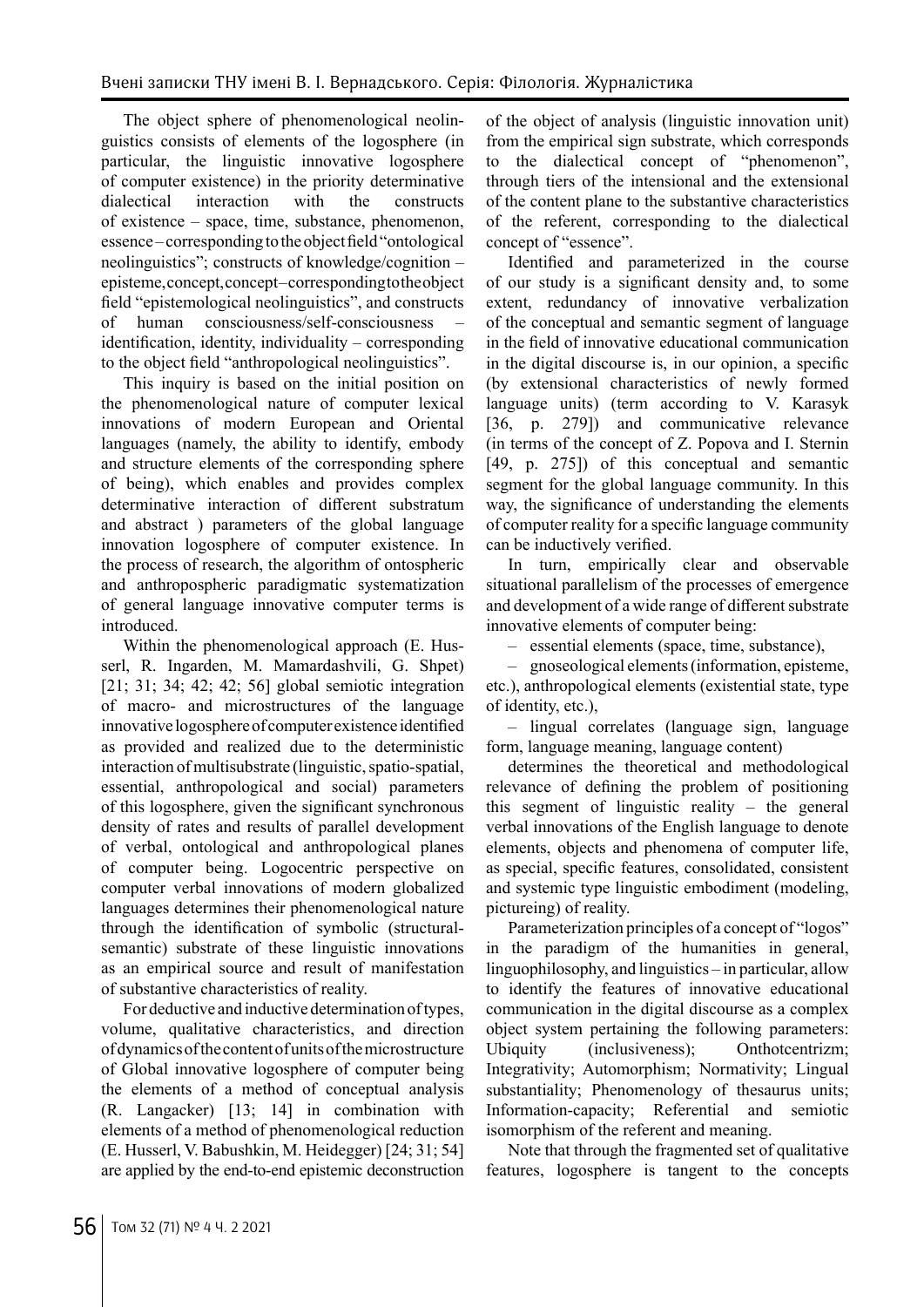of complex system simulators linguistic-mental outlook, such as:

– Model of the world / world view (inclusive, integrative, self-identity);

– Language picture of the world (phenomenology of linguistic constituents – the ability to summarize and signify objects of reality);

– Noosphere (onthotsentrism, info-capacity);

– Communication/discourse.

For the listed set of features the integral notion of IECDD (innovative educational communication in the digital discourse) stands as a semantic synthesis of these concepts (see Figure 1):



**Fig. 1. Innovative educational communication in digital discourse model**

The specific differential features of logosphere as a linguistic-onthological, linguistic-phenomenological object are:

– Normativity – arising from the parametric features of the concept of "logos" – (while maintaining the characteristics of dynamic variation and logosphere);

– Lingual substantivity – phenomenological ("actualization") status of meta-language signs membranes in reality;

– The principle of isomorphism of the signified and meaning.

The outer conthour of a separate national (in this case – English) logosphere in synchrony within this study is positioned as an innovative English logosphere. Innovative English logosphere itself (multidimensional, of complex, dynamic system) is a kind of "test-ground" for linguistic actualization of life. That is, linguistic (lexical-semantic) representation of new modes of reality exists within reach of the human mind, and therefore is subject to immediate perception and comprehension.

It is considered appropriate to separate configuration and parameterization of a specified macrophenomenon of linguistic research – English innovative computer being logosphere. Thus, the network innovation and relevant subsystems in modern English, the English innovative ICT, e-learning, hybrid learning, intercultural competences logosphere (multidimensional, complex, dynamic system) is the most comprehensive quantitative and qualitative terms of language representation of the universe "test site" linguistic actualization of being, determined by a number of qualifying conditions of its emergence, existence and development, including:

1) exhaustive synchronization process of the object, phenomenological and anthropological field of computer being and development processes of the ICT, e-learning, hybrid learning, intercultural competences meta-language;

2) exhaustive output of parameterization isomorphism of onthological (substance phenomenological) and anthropic, respectively and computer structures of reality;

3) flexibility, adaptability and dynamic potential of the vocabulary of the English language in correlation with the ICT, e-learning, hybrid learning, intercultural competences sphere (that is fulfilled, in particular through info-capacity, sign hybridization, the evolution of the basic onthological and functional features of neologisms in relevant areas).

In view of the foregoing, the innovative ICT, e-learning, hybrid learning and digital competences logosphere (ICL) as a verbal premise of innovative educational communication in the digital discourse is defined as:

a) a syncretic, consolidated within its semantic scope, plurality of English verbal units that are the asymptotically (i.e. in unlimited approximation) exhaustive embodiments of substantive and factual elements of modern computer being.

b) as a vertically integrated at the macro and micro levels plurality of ICT, e-learning, hybrid learning , intercultural competences thesaurus, its typological specificity are relatively exhaustive phenomenological correlates multi-substrat elements of computer being.

Given signs of the logosphere as a specific onthological and linguistic-semiotic object, it is possible to distinguish the following substantial characteristics of innovative computer logosphere:

– The ability to synthesize substances of attributes, parameters and properties of onthological objects and phenomena and innovative meta-verbal units, respectively;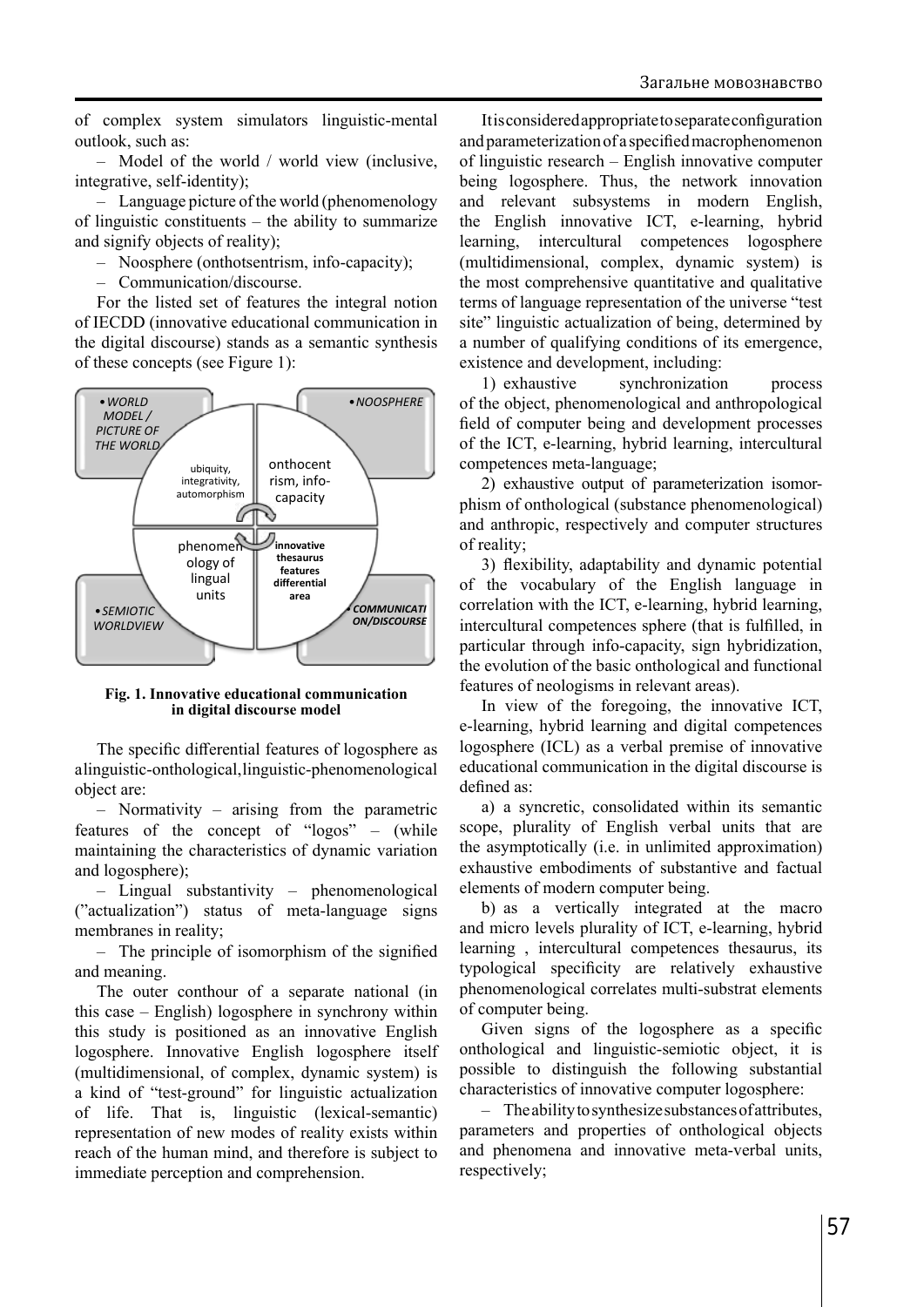– Ability to asymptotic (very close to exhaustive) implementing of the substantive and factual elements of modern ICT, e-learning, hybrid learning, intercultural competences being at their own substance as a whole and at the level of substantial characteristics of discrete meta-verbal units (terms) that constitute the relevant innovation thesaurus logosphere.

– Exhaustive semantic, formal and constructive density of implementation (reveal) of substantive and factual elements of modern computer being in the onthological, epistemological and anthropological plane.

The meaningfuly discrete unit of ontological denotatum for innovative computer terminos is perceived as a substanteme – the in-depth and essential element of the content substance of a computer verbal innovation that is identified both deductively and inductively. Deductive identification is by layering phenomenological diagnosis [21; 35; 47] of the content elements of the GICL microstructure parallel phenomenological reduction and content of computer elements to the definition of being "phenomenological points of intersection" – isomorphic or correlative content substant components. Inductively substanteme is identified through procedural component analysis and correlation of multi-level conceptual structures of the ICTs content.

Substanteme is a power indicator of the distribution of elements of the content plan function of a language innovative computer terminology, which attracts actual/implicit/potential services to the ICTs meaning pattern. "Substant genome" is a phenomenologically identified essential "module" of ICTs meaning – the area of absolute convergence of qualitative characteristics of the element of the ICTs content plane and the corresponding qualitative possibilities of their actualization.

According to the nature of the dialectical consistent correlation of the tiers of the structure of the ICTs content plan within the opposition "essence/phenomenon", where tier (1) "ontological denotatum" corresponds to the dialectical concept of "essence", tier (3) "lingual denotatum" – the dialectical concept of "phenomenon", the discrete elements of tier (3) of the ICTs content plane (seme) and the discrete elements of tier (1) of the ICTs content plane (substantemae) are isomorphic.

Inventory of representative components configuration onthological referents ICTs inhomogeneous system is the hierarchicy of substantemes involving hierarchical qualifiers (substant taxa of the content of ICL) and their corresponding discrete elements subordinated hypohiperonimichnym principle (Table 1).

Table 1

**Substant elements of ICT, e-learning, hybrid learning, intercultural competences ICTs meaning chirerarchy**

| <b>Sabstant</b>            | Substant unit                                 |                                 |
|----------------------------|-----------------------------------------------|---------------------------------|
| taxon                      | <b>Substant hyperunit</b>                     | <b>Sbstant hypounit</b>         |
| substance<br>type :        | computer being<br>substance quality:          | rechnogenesis <br>cybermorphism |
|                            | virtuality<br>network                         |                                 |
| substance<br>affiliation : | cb object<br>cb subject<br>cb simulacrum<br>۰ | digital skill                   |
| substance<br>duration :    | space:<br>time:                               | singularity                     |
| substance<br>fracture:     | space<br>۰<br>time :                          | COMMUNICATION                   |

The highest indicator of representativeness at all levels of the microstructure of the content plane (from deep to surface) within the total sample of ICTs in innovative digital educational communication across European and Oriental languages reveal the following discrete substant elements:

– | TYPE OF SUBSTANCE: COMPUTER BEING |;

– | SUBSTANT QUALITY: TECHNOGENESIS |;

– | SUBSTANT DURATION: SPACE |;

– | SUBSTANT AFFILIATION: SUBJECT OF COMPUTER BEING |.

Dynamic interaction of structural level of the content within innovative ICT, e-learning, hybrid learning, digital competences being thesaurus is characterized by the gradual expansion of the onthological referents (Table 2).

Table 2

**Sample representative combinations of the eicts substant elements pertaning to the merger zone of innovative ICT, e-learning, hybrid learning, digital competences thesaurus**

| <b>SUBSTANT TYPE: COMPUTER BEING</b>      |                      |  |  |
|-------------------------------------------|----------------------|--|--|
| SUBSTANT AFFILIATION:   SUBSTANT QUALITY: |                      |  |  |
| DIGITAL SKILL                             | <b>TECHNOGENESIS</b> |  |  |
| CB OBJECT                                 |                      |  |  |
| <b>ICB SUBJECT I</b>                      | '[COMMUNICATION]     |  |  |

**Conclusions.** Mosaic, simulation, and multidimensional approaches to understanding complex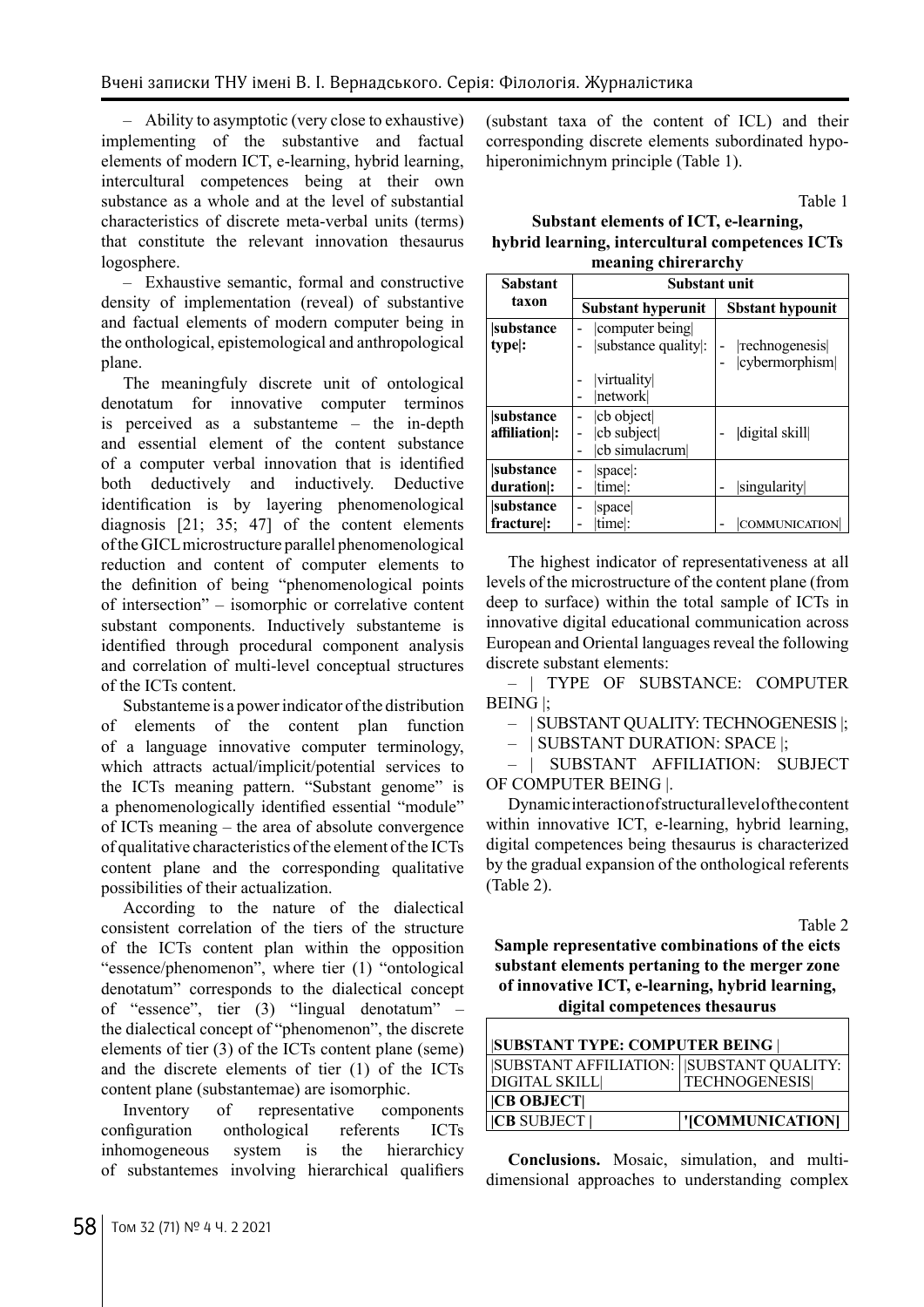dynamic linguistic phenomena and entities, prioritized by this methodological context, allowed us to identify the ontological nature of innovative ICT, e-learning, hybrid learning, digital competences thesaurus in innovative educational communication (namely, the ability to embody and structure elements of the relevant realm of life independently from the filter of human experience), which enables and provides a complex determinative interaction of multisubstrate (linguistic, existential and anthropological) parameters of the innovative logosphere of computer being.

The dynamic interaction of the structural stages of the innovative ICT, e-learning, hybrid learning, digital competences thesaurus content plane within the linguistic premises of innovative educational communication is characterized by the expansion of the ontological denotatum, resulting in isolation/absorption/replacement, or partial isolation/absorption/replacement of anthropogenic parameters of the content plane, mediated by the subjective and collective cognitive experience of digital education stakeholders, who are speakers of globalized languages.

#### **References:**

1. Bell D. Social Framework of the Information Society. Oxford : Oxford U. Press, 1987. 315 p.

2. Davis E. Techgnosis: Myth, Magic and Mysticism in the Age of Information. N.Y. : New York Publishers, Inc., 2001. 377 p.

3. Gelernter D. Virtual Realism. Oxford : Oxford University Press, 1998. 138 p.

4. Gunts E. Icon in stone and steel. *The Baltimore Sun*. 2000. Sept. 24. Р. 21–22.

5. Hamilton G. Virtual reality*. Business Week*.1993, Issue 3. Р. 12–22.

6. Hausser R. Foundations of Computational Linguistics. Springer : Verlag Berlin Heidelberg, 1999. 534 p.

7. Heeter C. Implications of new interactive technologies for conceptualizing communication. *Media use in the information age*. Hillsdale, NJ: Erlbaum, 1989. Р. 85–108.

8. Heim M. Virtual Reality: Practice and Promice. LA : Wesport Publishers, 1994. 233 p.

9. Jacob W. What Dreams May Come. *Time*. 1998, Issue 18. Р. 29–32.

10. Johnson F. Shall I Compare Thee to a Swarm of Insects? Searching for the Essence of the World Wide Web. *The New York Times*. 2003. Р. 10–12.

11. Knight S. Making authentic cultural and linguistic connections. *Hispania*. 1994. Vol. 77. Р. 289–294.

12. Lakoff G. Women, fire and dangerous things. Chicago : CUP, 1987. 614 p.

13. Langacker R. W. Cognitive Grammar. *The Oxford Handbook of Cognitive Linguistics.* Oxford : Oxford Univ. Press, 2007. Р. 421-462.

14. Langacker R. W. Concept, Image, and Symbol: The Cognitive Basis of Grammar. Berlin & New York : Mouton de Gruyter, 1991. 395 p.

15. Makhachashvili R., Models and Digital Diagnostics Tools for the Innovative Polylingual Logosphere of Computer Being Dynamics. *Italian-Ukrainian Contrastive Studies: Linguistics, Literature, Translation. Monograph.* Peter Lang GmbH Internationaler Verlag der Wissenschaften, Berlin, 2020. Р. 99–124.

16. Makhachashvili R., Semenist I. ICT Thesaurus Modelling Recommendations (based on innovations of European and Oriental languages). *Studia Filologiczne*, 7, 2020. Р. 117–128.

17. Monnin A. Humanity and Digital Characters in Virtual Worlds: Crossing the Fictional Boundaries. *Posthumanity : Merger and Embodiment*. Oxford, UK : Inter-Disciplinary Press, 2010. Р. 126–131.

18. Nyce J. M. From Memex to Hypertext. NY: Kahn Publications, 1994. 472 p.

19. Searle J. Minds, Brains, and Science. Oxford : Oxford U. Press, 1984. 142 p.

20. Suler J. Human Becomes Electric. *From Books To Cyberspace Identities*. NC : NCU Press, 2009. Р. 21–25.

21. Zahavi D. Husserl's Phenomenology. Palo Alto : Stanford University Press, 2003. 312 р.

22. Андреева И. В. Ценностная картина мира как лингвистическая и философская категорія. *Аналитика культурологии*. 2006. № 3. С. 14–21.

23. Андрейчук Н. І. Семіотика лінгвокультурного простору Англії кінця XV – початку XVII століття. Львів: Видавництво Львівської політехніки, 2011. 277 с.

24. Бабушкин В. У. Феноменологическая философия науки – критический анализ. М. : Наука, 1985. 246 с.

25. Баксанский О. Е., Кучер Е. Н. Когнитивное репрезентирование как механизм виртуализации реальности. *Вируалистика: экзистенциальные и эпистемологические аспекты.* М. : Прогресс-Традиция, 2004. С. 262–285.

26. Бардина Н. В. Античная матрица нашей души. Одесса : Астропринт, 2009. 288 с.

27. Барт Р. Избранные работы: Семиотика: Поэтика. М. : Прогресс, 1989. 616 с.

28. Бахтин М. М. Эстетика словесного творчества. М. : Искусство, 1979. 424 с.

29. Борчиков С. А. Метафизика виртуальности. *Труды лаборатории виртуалистики.* 2000. Вып. 8. С. 29–33.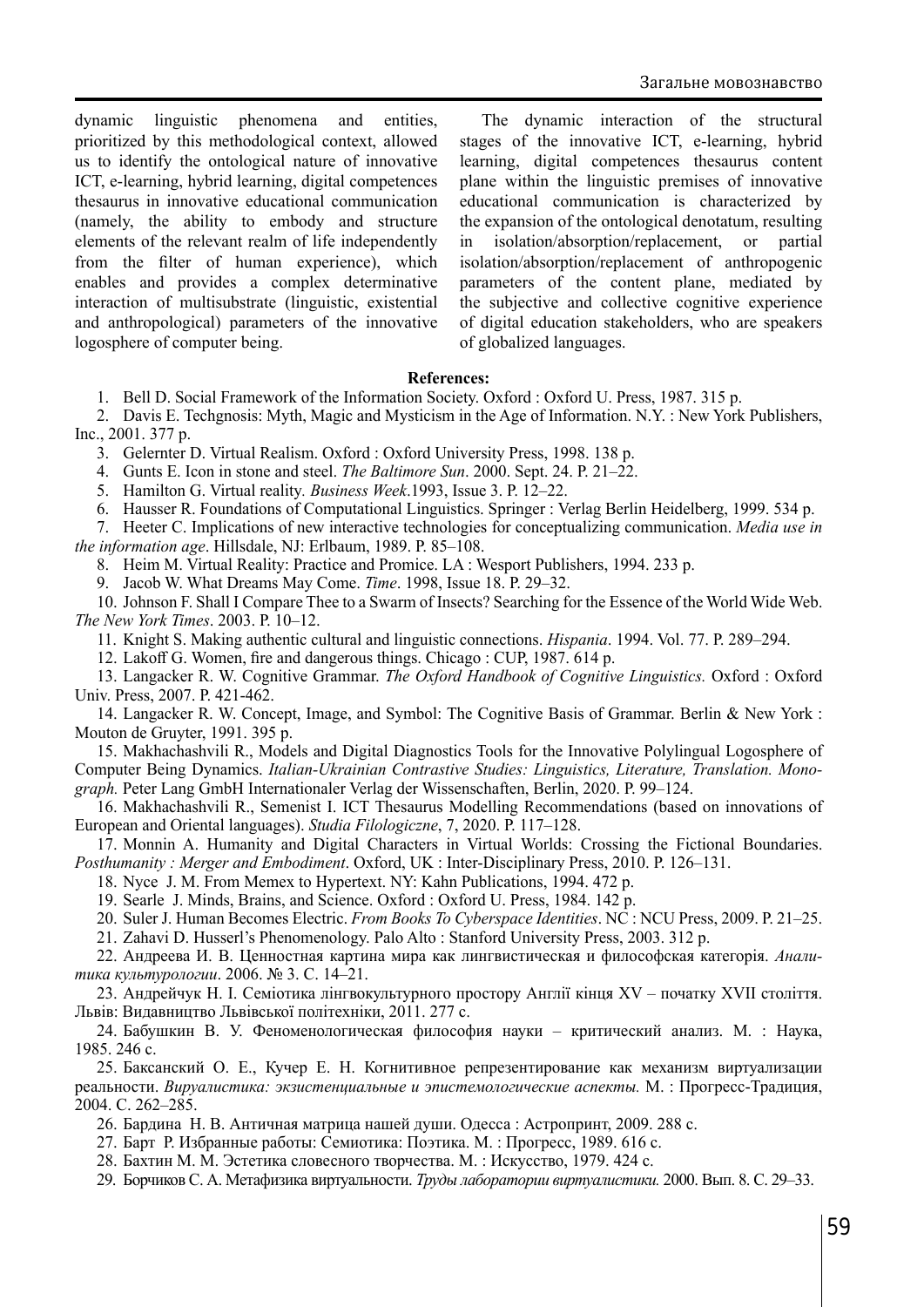30. Будко В. В. Адекватность научного познания. Харьков : Логос, 1990. 154 с.

31. Гуссерль Э. Картезианские размышления. СПб. : Наука, 2001. 516 с.

32. Девтерев И. В. Философский анализ феномена интерактивной научной деятельности в INTERNET (феноменологический, эвристический и прагматический аспекты). Киев : 2000. 188 с.

33. Єнікєєва С. М. Система словотвору сучасної англійської мови: синергетичний аспект (на матеріалі новоутворень кінця ХХ – початку ХХІ століть). Київ : 2011. 438 с.

34. Ингарден Р. Введение в феноменологию Эдмунда Гуссерля. Москва : Дом интеллектуальной книги, 1999. 267 c.

35. Камша В. П., Камша Л. С., Камша Ю. В. Про кібернетику другого етапу НТР. *Складні системи і процеси*. 2010. № 1 (17). С. 25–41.

36. Карасик В. И. Языковой круг: личность, концепты, дискурс. Волгоград: Перемена, 2002. 477 с.

37. Колегаева И. М. Текст как единица научной и художественной коммуникации. Одесса : Изд-во ОГУ, 1991. 121 с.

38. Кутырев В. А. Культура и технология: борьба миров. Москва: Прогресс-Традиция, 2001. 336 с.

39. Кутырев В. А. Пост-пред-гипер-контр-модернизм: концы и начала. *Вопросы философии.* 1998. № 5. C. 35–41.

40. Кухаренко В. А. Интепретация текста. Одесса: Латстар, 2002. 288 с.

41. Лосев А. Ф. Вещь и имя. *Бытие. Имя. Космос*. Москва : Мысль, 1993. С. 805–872.

42. Мамардашвили М. К., Пятигорский А. М. Символ и сознание. Метафизические рассуждения о сознании, символике и языке. Москва : Школа, 1997. 216 с.

43. Мамардашвили М. К. Как я понимаю философию. *Избр. ст., докл., выступ., інтервью.* Москва : Прогресс, 1999. 415 с.

44. Мартинюк А. П. Конструювання гендеру в англомовному дискурсі. Харків: Константа, 2004. 292 с.

45. Мартинюк С. С. Метафізичні виміри людського буття. Запоріжжя : Запорізький державний університет, 2001. 198 с.

46. Маслова В. А. Введение в когнитивную лингвистику. Москва : Флинта, 2007. 296 с.

47. Мерло-Понти М. Феноменологія сприйняття. Київ: Український Центр духовної культури, 2001. 552 с.

48. Морозова А. К. Проблема значения в свете современных семантических теорий. *Вісник ХНУ*. 2004. № 635. С. 114–117.

49. Попова З. Д., Стернин И. А. Когнитивная лигвистика. Москва : АСТ, Восток-Запад, 2007. 315 c.

50. Потапенко С. І. Орієнтаційна семантика: дискурсивне втілення. *Вісник Львівського університету*. Вип. 52. 2011. С. 253–261.

51. Селиванова Е. А. Когнитивная ономасиология. Монография. Київ : Фитосоциоцентр, 2000. 248 с.

52. Селиванова Е. А. Процессы неологизации в ракурсе динамики этносознания. *Лексико-грамматические инновации в современных восточнославянских языках.* Днепропетровск: Пороги, 2007. С. 57–60.

53. Степанов Ю. С. В трёхмерном пространстве языка: Семиотические проблемы лингвистики, философии, искусства. Москва : Наука, 1986. 336 с.

54. Хайдеггер М. Язык. Москва : Фолио, 2003. 374 с.

55. Шепель Ю. А. Міжгалузева термінологічна омонімія у сучасній англійській мові. Дніпродзержинськ : ДДТУ, 2010. 335 с.

56. Шпет Г. Явление и смысл (Феноменология как основная наука и ее проблемы). Москва : Наука, 2001. 219 с.

# **Семеніст І. В., Махачашвілі Р. К. ВЕРБАЛЬНЕ МОДЕЛЮВАННЯ**

### **ІННОВАЦІЙНОЇ ОСВІТНЬОЇ КОМУНІКАЦІЇ У ЦИФРОВОМУ ДИСКУРСІ**

*Основну увагу в роботі зосереджено на дослідженні вербальних передумов та закономірностей комплексної структуризації інноваційної освітньої комунікації у цифровому дискурсі (інноваційна освітня комунікація в цифровому середовищі визначається трансформаційними неологічними шарами сучасних європейських та східних мов міжнародного спілкування: англійської, іспанської, французької, китайської, японської відповідно). Досліджено більш поглиблено проблему теоретичного та методологічного обґрунтування наскрізних принципів, напрямів, механізмів та результатів якісної динаміки лінгвістичних макро- та мікроструктур тезаурусу у сфері цифрової освітньої комунікації як консолідованого мовного об'єкта. Мозаїчний, стимуляційний і багатовимірний підходи до розуміння складних динамічних мовних явищ та сутностей, які визначено пріоритетом у цьому методологічному контексті, дозволили виявити онтологічну природу лексичних інновацій глобалізованих мов у сфері інноваційної освітньої комунікації. Тезаурус ІКТ, електронного навчання, гібридного навчання,*